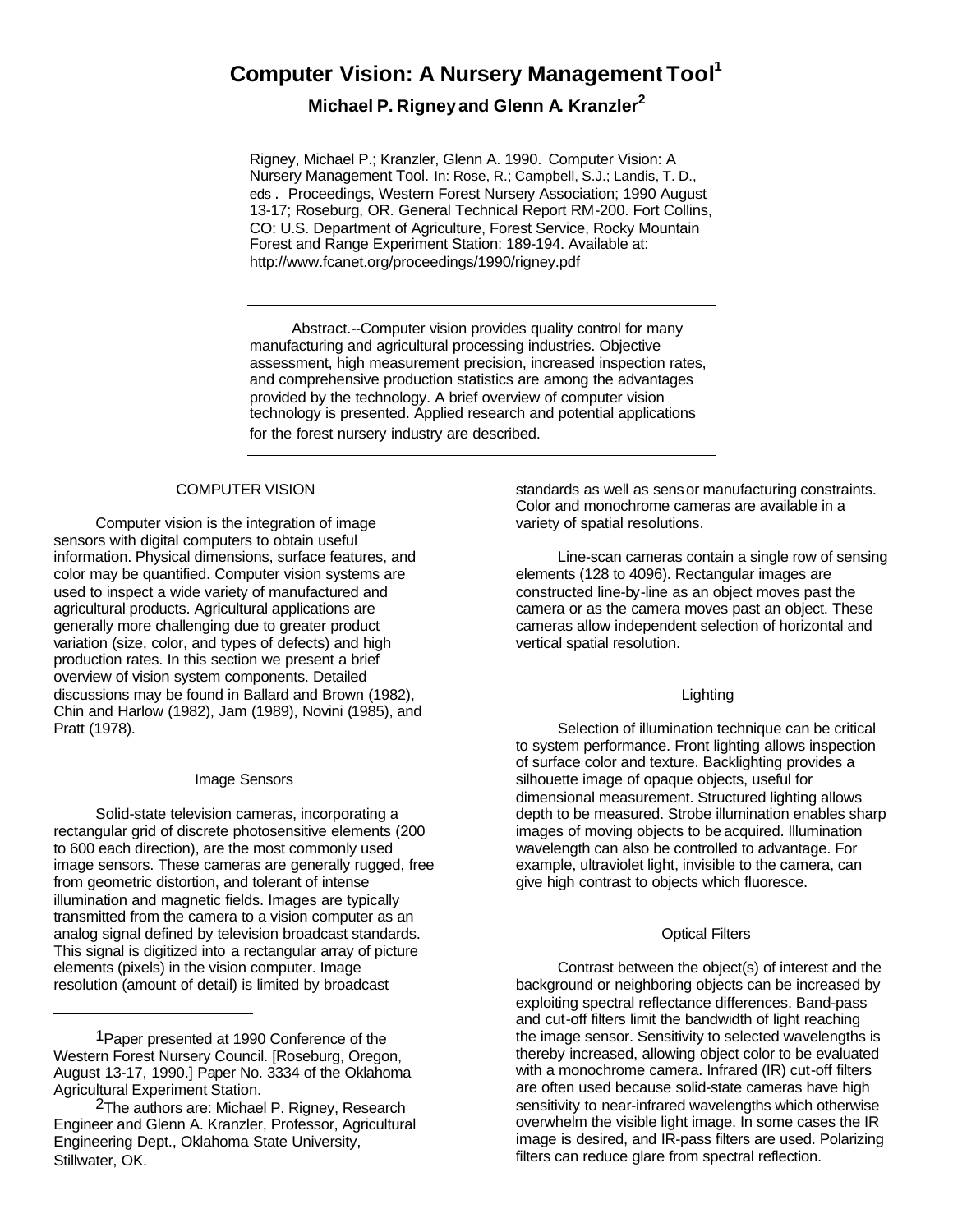## Image Processing Computers

Analog video signals from the image sensor must be digitized before a computer can process the image. Some interfaces accept digital data directly from a camera. The digitizer generates a rectangular array of pixels, each having an intensity or gray level between 0 (black) and 255 (white). A frame buffer is typically available for temporary storage of one or more new, intermediate, or processed images. The digitizer, frame buffer, and other image processing boards are linked by a high-speed image data buss supplementing the host computer buss.

Images as large as 256 K-bytes may be digitized at rates up to 30 per second, far exceeding the computational capabilities of a typical central processing unit (CPU). Specialized computer hardware is required for most inspection applications. Although all image processing operations may be implemented in software by a computer's (CPU), real-time processing constraints require hardware implementation of frequently used and computationally intensive operations.

Hardware implementations of image processing functions may reside with the digitizer or be placed on separate processing boards. Typical hardware functions include histogram computation (counting pixels at each gray level), and thresholding, which transforms a graylevel image into a black-and-white image. Digital filtering hardware allows noise reduction and edge enhancement. Region-of-interest processing, runlength encoding, and color space transformation are useful hardware capabilities.

Many vendors offer modular architectures so that a system may be configured with the desired functionality. Low-level image processing functions are performed by the hardware discussed above. High-level image understanding algorithms are programmed by the user (or applications engineer) and implemented on the host CPU.

## NURSERY MANAGEMENT OPPORTUNITIES

### Seedling Inspection and Grading

#### Current Nursery Practice

Seedling grading is a labor intensive, seasonal operation, performed in an environment optimized for seedling viability, not human comfort. Graders identify culls by visually evaluating several morphological characteristics. It is not feasible to manually inspect individual seedlings or sort into more than two classes (acceptable and cull). Classification is subjective and susceptible to human error. Increasing labor cost and personnel injuries have become a nursery management concern.

## Prototype Grading System

The feasibility of grading bare root pine seedlings with computer vision has been demonstrated (Rigney and Kranzler, 1988a,b) and a prototype system tested at a commercial nursery (Rigney and Kranzler, 1989). A specialized computer vision system inspected singulated seedlings moving along a conveyor at a rate of 2 per second. Two low-resolution (256H x 240V) cameras and strobe lamps were used for image acquisition (Fig. 1).

Two images of each seedling were acquired and processed. An image of the entire seedling and close-up of the root collar zone had a spatial resolutions of 2 mm and 0.5 mm, respectively. These resolutions were coarse, considering that many roots have diameters less than 2



Figure 1.--Vision computer, cameras, strobe lamps, conveyor, and seedlings.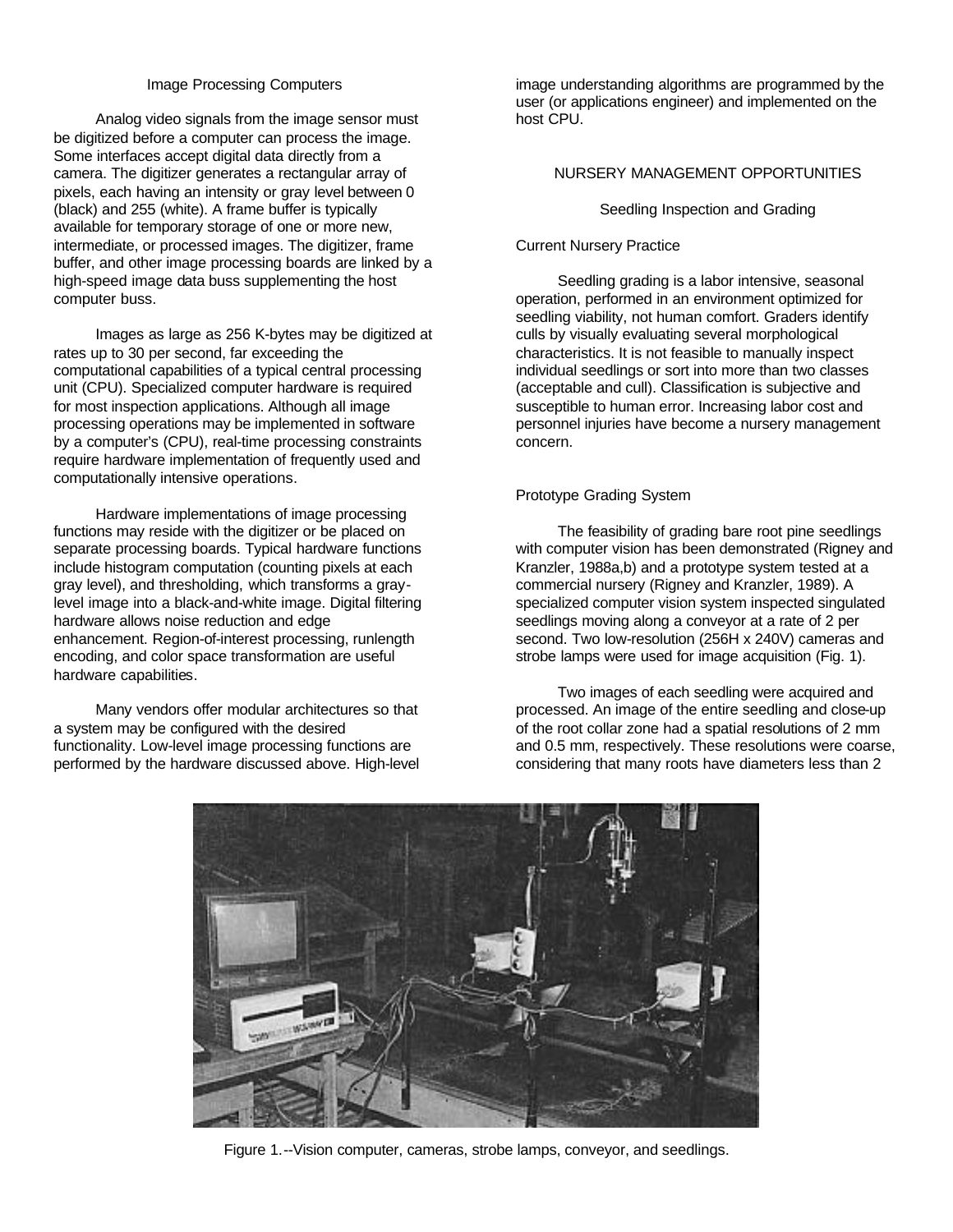mm, and that 3-mm diameter stems were only six pixels wide. Special image processing operations were implemented to enhance measurement accuracy in spite of limited spatial resolution.

Image processing consisted of several tasks. First, each seedling was detected and images acquired. Seedling orientation on the belt was determined for use in diameter and height computations. Root collar location and stem diameter at the root collar were determined from the close-up image. Seedling height, projected root area, and projected foliage area were extracted from the second image. Sturdiness ratio and shoot/root ratio were computed from primary measurements. Finally, each seedling was classified as acceptable or cull, based on programmable feature setpoints. System performance equaled or exceeded that of manual graders.

Although projected root area cannot be determined for container grown seedlings, plug integrity can be verified. Additional features which may be inspected include stem straightness and multiple leaders. For bare root seedlings, root length and number of root laterals may be quantified.

## Line-scan Concept

Conceptual designs for grading systems providing increased measurement accuracy and/or inspection rates have been developed. A concept for a line-scan camera based seedling grader is presented in Figure 2. Line-scan cameras can provide five to ten times the spatial resolution (0.05 mm) of our first prototype, enabling precise measurement of stem diameter and projected root area. Line scan rate may be selected to provide a lower resolution for measurement of shoot height (1.0 mm). High-contrast silhouette images may be acquired by passing seedlings between the line-scan camera and a backlight, increasing measurement precision while reducing computational requirements. Image data may

be processed line-by-line, as opposed to acquisition of an entire frame before beginning processing on conventional systems. Grading rates as high as 15 seedlings per second are feasible. Advantages of line-scan processing for many applications have prompted several equipment suppliers to introduce new hardware for line-scan support.

The requirement of seedling singulation means that automated grading has greater implementation potential at container nurseries than at bare root nurseries. Container-grown seedlings are inherently separated, whereas bare root seedlings may require manual singulation. Fast inspection capability necessitates automated material handling.

## Automated Grading Benefits

Automated seedling grading offers the opportunity to sort seedlings into multiple classes defined for optimal performance at various planting sites. Customer specifications may easily be keyed into the system and seedlings sorted accordingly. Increased yields may be realized by sorting and marketing alternate grades, using seedlings normally culled under current practice. These capabilities can increase both nursery yields and seedling value.

Customers can be provided with a statistical description of the seedlings purchased. Accurate seedling package counts are an important additional benefit. Further, package count can set by customer specification, as opposed to the standard single package size currently marketed.

Comprehensive production statistics are often cited as the most valuable benefit of computer vision inspection systems. Applied to nursery management, morphology statistics can be correlated with seed source, weather, cultural practices, and field performance.



Figure 2.--Seedling grader concept based on line-scan camera and backlighting.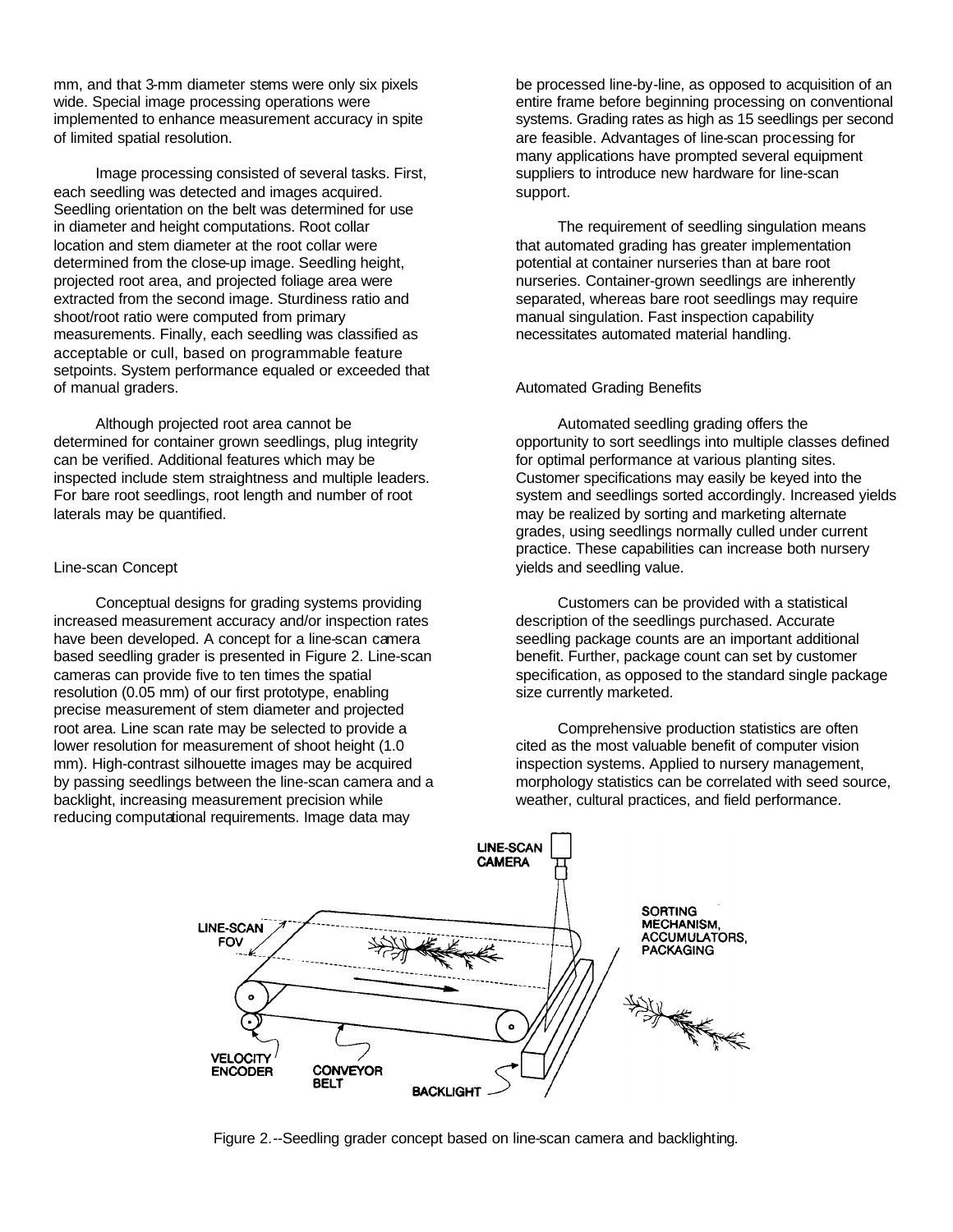Cost/benefit analysis indicates that implementation of automated grading is economically justified for most large nurseries (Kranzler and Rigney, 1989). Figure 3 illustrates the relationship between manual grading expense and the number of seedlings to be graded in order to recover computer vision equipment costs. We estimate computer vision equipment costs to be \$30,000 to \$40,000 (vision computer, camera, and lighting). This amount does not include one-time inspection software development cost or seedling feeding and sorting equipment. If we assume \$40,000 for equipment and a grading cost of \$4.00/1000 seedlings, Figure 3 indicates that 10 million seedlings must be graded to break even.

Alternatively, a quality control station could provide a low-cost introduction to computer vision benefits. Quality of manually graded seedlings can be evaluated on a sampling basis. A system inspecting one seedling every 2 seconds might be configured for as little as \$10,000.



Figure 3.--Seedling production required to recover machine vision equipment costs.

## Quantification of New Root Growth

Computer vision systems are currently used to quantify root system morphology for measurement of root growth potential (RGP). Projected root area and total root length are commonly measured (Johnsen et al., 1988; Rietveld, 1989). Current implementations, however, have limited ability to distinguish between new and old root tissue. Root systems are placed on a backlighted diffuser to obtain silhouette images. New

root growth is semi-translucent and shows little or no contrast in backlighted images.

Root system morphology is typically measured before and after a test period during which seedlings are held in an environment favorable to new root growth. New growth tips are removed prior to test initiation, and root system morphology is measured. New root growth is stained after the growth period to enhance contrast, and the root system is measured again. The difference between projected area or total length before and after the growth period is attributed to new root growth.

Rigney and Kranzler (1990) have investigated two techniques allowing quantification of new root growth in a single operation after the growth period. Dark-field illumination and crossed polarizing filters are optical techniques which exploit the translucence of the new root tissue. Existing root measurement systems may be modified to incorporate these techniques. Available software can be used to extract desired features of the new root growth.

Precision of root system measurements can be improved by utilizing a line-scan camera, as discussed above for seedling grading. An early seedling measurement device used a linear 1024-element sensing array to measure projected root area (Buckley et al., 1978). Line-scan cameras with up to 4096 pixels are now available. A simple transport mechanism will be required to either move the camera and backlight past the root system or move the root system between the camera and backlight. A system may be configured at relatively low cost, since seedling handling precludes high inspection rates.

#### In-Bed Inventory and Emergence Count Bare Root Seedlings

Computer vision may be utilized to improve seedling inventory estimates. Instead of hand counting seedlings in sampling frames, a video camera could be used to acquire images. Seedlings could then be identified and counted by computer vision. Sections or complete beds could be recorded on video tape and later processed automatically by a vision system.

Work by Kranzler et al. (1984) and DeVoe (1987) has shown the feasibility of counting newly emerged and young seedlings with computer vision. Under ideal conditions, simple image thresholding techniques can be used to segment individual seedlings in nursery bed images. DeVoe developed four seedling detection algorithms of varying complexity. These exploited the contrast between the seedling and background, the lines formed by individual needles, and the radial distribution of the needles. A variation on the Fourier transform, although computationally expensive, was able to identify seedlings in noisy images.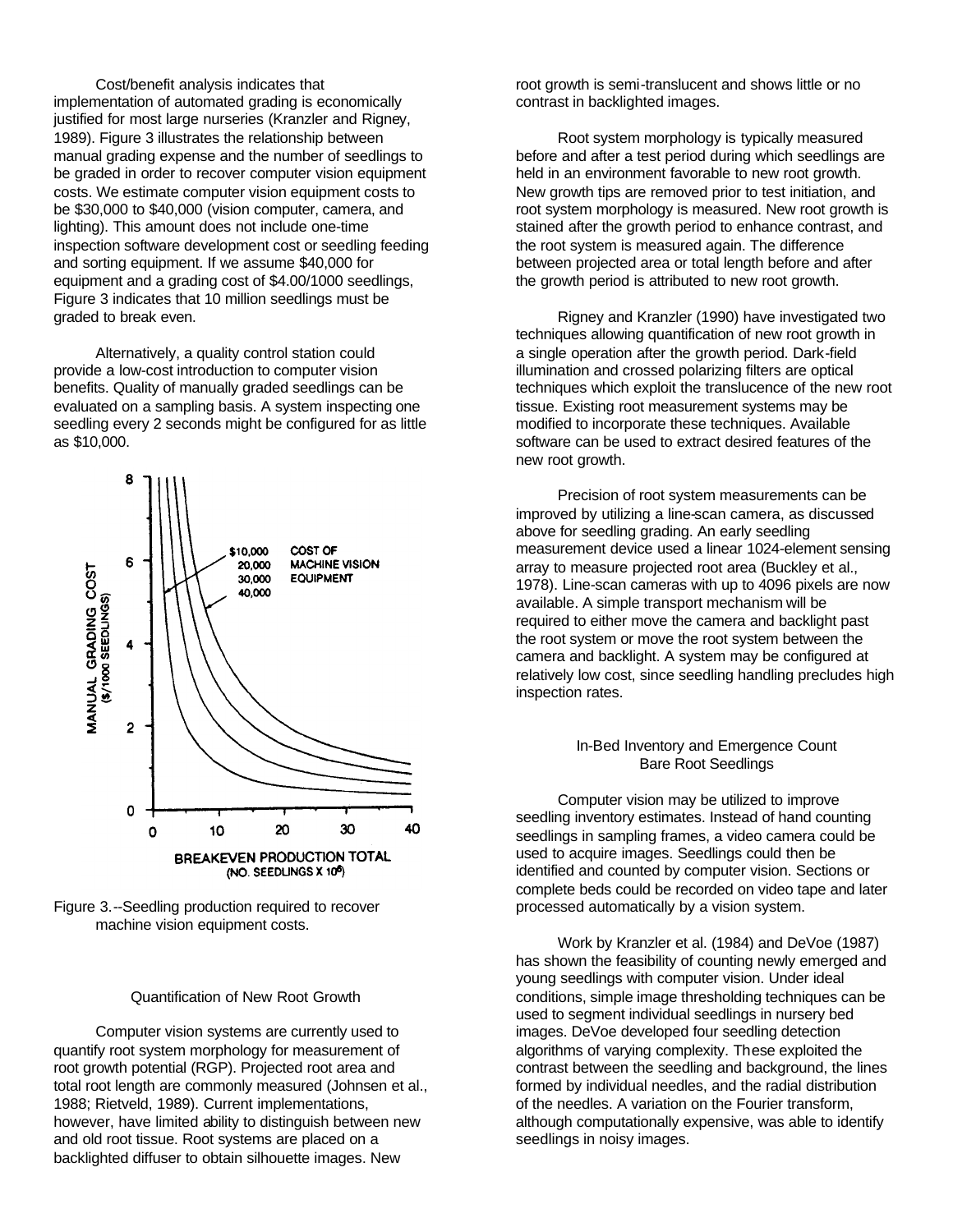## Sowing, Emergence Count, and Thinning Container Seedlings

Seedling identification techniques may also be used in the container seedling industry. Here, the problem is much simpler because the environment is highly structured. Expected seedling locations are known. Each cell may be inspected individually.

Computer vision offers the opportunity to sow a single germinated seed in each container. A singulated stream of germinated seeds may be viewed by a vision system programmed to detect newly sprouted roots. Each sprouted seed would be diverted to a waiting cell and sown. Each container block would hold seedlings which sprouted at approximately the same time. This concept provides efficient use of premium seed and eliminates thinning operations.

Algorithms and techniques supporting sprouted seed identification have already been developed. Ling et al. (1990) investigated spectral features for distinguishing between the seed coat and root of germinated tomato seeds. Techniques described by Rigney and Kranzler (1990) for segmentation of new root tissue are also applicable.

Propagation via tissue culture and rooted cuttings are technologies receiving increasing attention. Although currently labor intensive, computer vision guided robots will be key components of future commercial systems (Deleplanque, 1985). Simonton (1989) has developed a computer vision and robotic workcell for vegetative propagation of geranium cuttings.

Under the current practice of sowing multiple seeds per cell, computer vision could determine how many, if any, seedlings have emerged in each cell. A more challenging, but technically feasible task, would be to determine the locations of each of the new seedlings, enabling robotic thinning. Further, the same robot could transplant new seedlings into empty cells.

## **SUMMARY**

Computer vision is a powerful technology offering enhanced product quality and reduced production cost through automation of many nursery operations. Objective assessment, high measurement precision, comprehensive production statistics, and high inspection rates are capabilities of the technology.

Automated tree seedling grading has been demonstrated and is ready for commercialization. Commercial systems are available for measuring root system morphology. Emergence count and bare root seedling inventory applications have been investigated. Computer vision guided robotic sowing, inspection, and thinning of container seedlings have been researched. The versatility and power of computer vision is available

to nursery managers as a tool for growing the target seedling.

## LITERATURE CITED

- Ballard, D.H. and C.M. Brown. 1982. Computer vision. Prentice-Hall, Inc. Englewood Cliffs, New Jersey 07632.
- Buckley, D.J., W.S. Reid, and K.A. Armson. 1978. A digital recording system for measuring root area and dimensions of tree seedlings. Trans. of the ASAE, 21(2):222-226.
- Chin, R.T. and C.A. Harlow. 1982. Automated visual inspection: A survey. IEEE Trans. on Pattern Analysis and Machine Intelligence, PAMI-4(6) :557-573.
- Deleplanque, H., P. Bonnet and J.G. Postaire. 1985. An intelligent robotic system for in vitro plantlet production. Proc. 5th International Conf. on Robot Vision and Sensory Controls, 29 - 31 Oct. 1985, Amsterdam. pp. 305-314.
- DeVoe, D.R. 1987. A Fourier transform to detect pine seedlings in a digital image. Unpublished Ph.D dissertation. Agricultural Engineering Department, Oklahoma State University, Stillwater.
- Jain, A.K. 1989. Fundamentals of digital image processing. Prentice Hall, Englewood Cliffs, NJ.
- Johnsen, K.H., P.P. Feret and J.R. Seiler. 1988. Comparison of greenhouse and environmentally controlled growthroom root growth potential testing of  $2 + 0$  eastern white pine seedlings. New Forests, 2: 139-143.

Kranzler, G.A., D.R. DeVoe and J.P. Gentry. 1984. Opto-electronics and image processing for seedling counting in tree nursery beds. ASAE Paper No. 841091. American Society of Agricultural Engineers, St. Joseph, MI 49085.

- Kranzler, G.A. and M.P. Rigney. 1989. Feasibility of machine vision for tree seedling grading and root growth measurement. Report to USDA Forest Service Technology & Development Center, Missoula, MT 59801.
- Ling, P., G.A. Giacomelli and K.C. Ting. 1990. Feature measurement of germinated tomato seeds for uniform flowering. ASAE Paper No. 907056. American Society of Agricultural Engineers, St. Joseph, MI 49085.
- Novini, A. 1985. Before you buy a vision system. Manufacturing Engineering, 49(3):42-48.